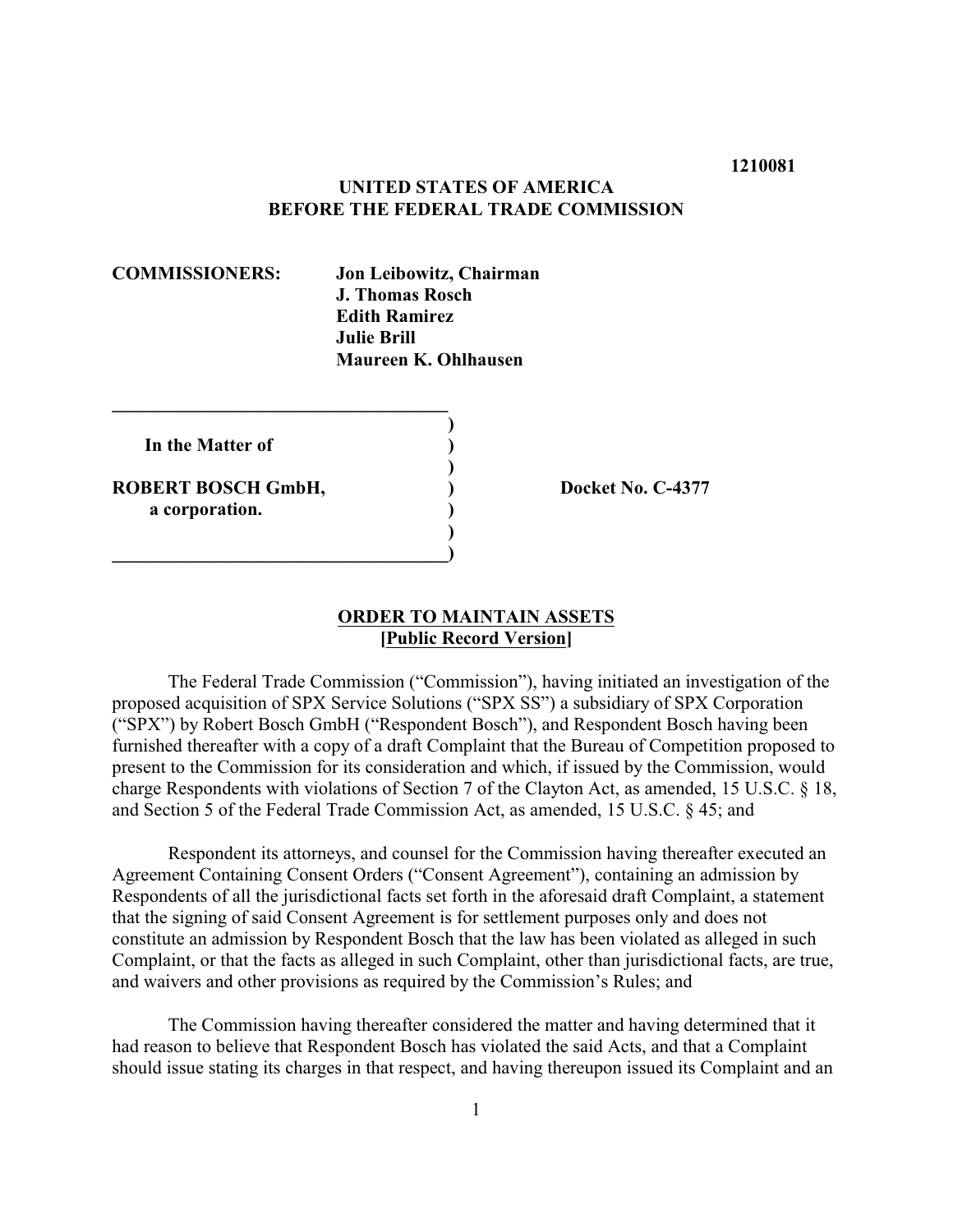Order to Maintain Assets, and having accepted the executed Consent Agreement and placed such Consent Agreement on the public record for a period of thirty (30) days for the receipt and consideration of public comments, now in further conformity with the procedure described in Commission Rule 2.34, 16 C.F.R. § 2.34, the Commission hereby makes the following jurisdictional findings, and issues the following Order to Maintain Assets ("Asset Maintenance Order").

1. Respondent Bosch is a corporation organized, existing and doing business under and by virtue of the laws of Germany, with its principal U.S. subsidiary, Robert Bosch LLC, a limited liability company organized, existing and doing business under the laws of the State of Delaware with its headquarters located at 38000 Hills Tech Drive, Farmington MI 48331.

2. The Federal Trade Commission has jurisdiction of the subject matter of this proceeding and of Respondents, and the proceeding is in the public interest.

#### **ORDER**

#### **I.**

**IT IS ORDERED** that all capitalized terms used in this Asset Maintenance Order, but not defined herein, shall have the meanings attributed to such terms in the Decision and Order contained in the Consent Agreement. In addition to the definitions in Paragraph I of the Decision and Order attached to the Consent Agreement, the following definitions shall apply:

A. "Decision and Order" means:

- 1. the Proposed Decision and Order contained in the Consent Agreement in this matter until the issuance of a final Decision and Order by the Commission; and
- 2. the Final Decision and Order issued and served by the Commission.

B. "Orders" means the Decision and Order and this Asset Maintenance Order.

## **II. (Consents)**

**IT IS FURTHER ORDERED** that prior to the Divestiture Date, Respondent Bosch shall secure all consents, assignments, and waivers from all Third Parties that are required for the Acquirer to manufacture and sell the Bosch ACRRR Products as of the Divestiture Date including, but not limited to, securing a lease for the York, Pennsylvania Facility, if such facilities are being leased to the Acquirer, and securing consents from all customers of the Bosch ACRRR Business whose contracts are being assigned or extended to the Acquirer pursuant to Paragraph II.A of the Decision and Order.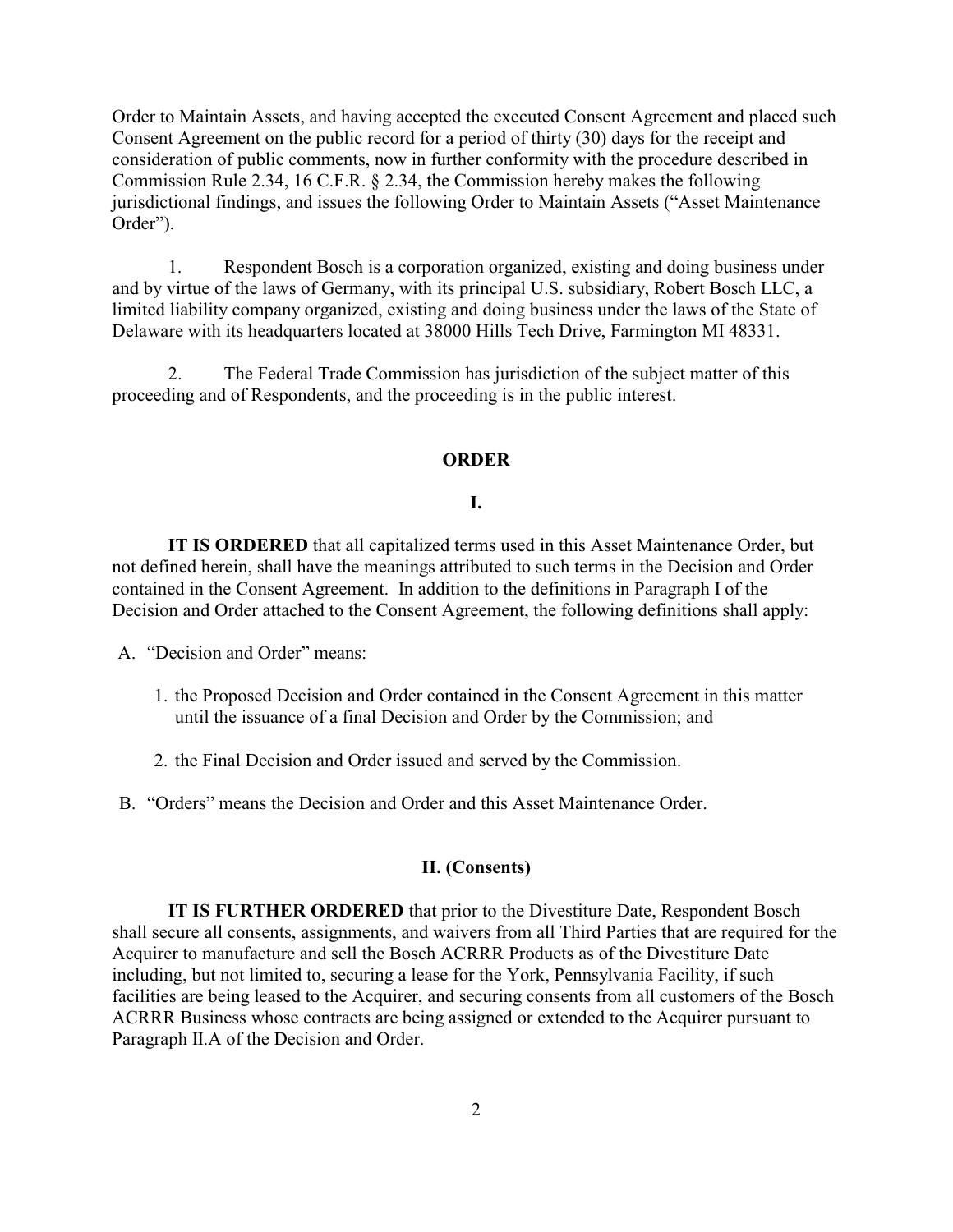*PROVIDED, HOWEVER,* Respondent Bosch may satisfy this requirement with respect to any one or more leases or agreements by certifying that the Acquirer has executed such relevant agreements directly with each of the relevant Third Parties.

#### **III.** (Asset Maintenance)

#### **IT IS FURTHER ORDERED** that:

- A. From the date Respondent Bosch signs the Consent Agreement, Respondent Bosch shall appoint an executive responsible for overseeing and maintaining the Bosch ACRRR Business to be the primary contact between Respondent Bosch, Commission staff, and the Monitor. Respondent Bosch shall have such executive continue the oversight and maintenance of Bosch ACRRR Business until the Divestiture Date.
- B. During the time period before the Divestiture Date, Respondent Bosch shall, except as otherwise provided in the Orders:
	- 1. take such actions as are necessary to maintain the full economic viability, marketability and competitiveness of the Bosch ACRRR Business to minimize any risk of loss of competitive potential for the Bosch ACRRR Business, and to prevent the destruction, removal, wasting, deterioration, or impairment of the Bosch ACRRR Business, except for ordinary wear and tear. Respondent Bosch shall not sell, transfer, encumber or otherwise impair the Bosch ACRRR Business (other than in the manner prescribed in the Orders), nor take any action that lessens the full economic viability, marketability or competitiveness of the Bosch ACRRR Business including, but not limited to, hiring or offering to hire any Designated Employees;
	- 2. retain all of Respondent Bosch's rights, title, and interest in the Bosch ACRRR Business, except for the disposition of inventory in the regular and ordinary course of business, consistent with past practices;
	- 3. maintain the operations of the Bosch ACRRR Business in the regular and ordinary course of business and in accordance with past practice (including regular repair and maintenance of the assets, as necessary) and/or as may be necessary to preserve the marketability, viability, and competitiveness of the Bosch ACRRR Business and shall use its best efforts to preserve the existing relationships with the following: car manufacturers, suppliers, vendors, distributors, customers, governmental agencies, employees, and others having business relations with the Bosch ACRRR Business including, but not limited to, continuing the homologation process for the Bosch ACRRR Products. Respondent Bosch's responsibilities shall include, but are not limited to, the following: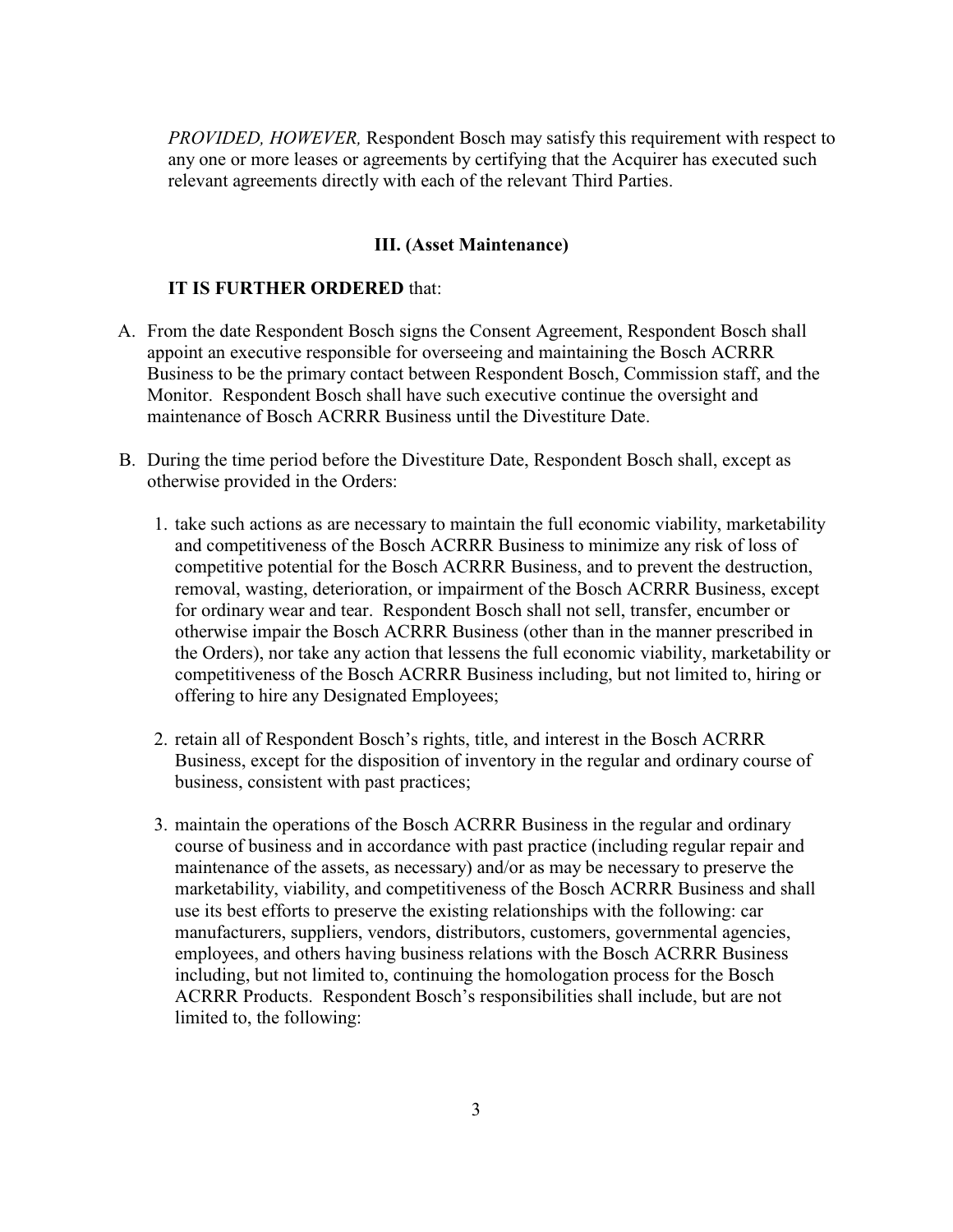- a. Respondent Bosch shall provide the Bosch ACRRR Business with sufficient working capital to operate at least at current rates of operation, to meet all capital calls with respect to such business and to carry on, at least at their scheduled pace, all capital projects, business plans and promotional activities for the Bosch ACRRR Business;
- b. Respondent Bosch shall continue, at least at their scheduled pace, any additional expenditures for the Bosch ACRRR Business authorized prior to the date the Consent Agreement was signed by Respondent Bosch including, but not limited to, all research, Development, manufacture, distribution, marketing and sales expenditures;
- c. Respondent Bosch shall provide such resources as may be necessary to respond to competition against the Bosch ACRRR Business and/or to prevent any diminution in sales of the Bosch ACRRR Business, world-wide, after the Acquisition Date and prior to the Divestiture Date including the maintenance of the homologation process for the Bosch ACRRR Products worldwide;
- d. Respondent Bosch shall provide such resources as may be necessary to maintain the competitive strength and positioning of the Bosch ACRRR Business in a businessas-usual manner and/or in accordance with the applicable Bosch ACRRR Business plan;
- e. Respondent Bosch shall make available for use by the Bosch ACRRR Business funds in a business-as-usual manner and/or in accordance with the applicable Bosch ACRRR Business plan sufficient to perform all routine maintenance or replacement, and all other maintenance or replacement of assets as may be necessary to maintain the Bosch ACRRR Business;
- f. Respondent Bosch shall provide the Bosch ACRRR Business with such funds as are necessary to maintain the full economic viability, marketability and competitiveness of the Bosch ACRRR Business; and
- g. Respondent Bosch shall provide such support services to the Bosch ACRRR Business as were being provided to such business by Respondent Bosch as of the date the Consent Agreement was signed by Respondent Bosch.
- 4. maintain a work force substantially as large as, and with training and expertise equivalent to or better, what was associated with the Bosch ACRRR Business as of the Acquisition Date including, but not limited to, instructing Respondent Bosch's Distributors to maintain a work force substantially as large as, and with training and expertise equivalent to or better, what was associated with the Bosch ACRRR Business as of the Acquisition Date.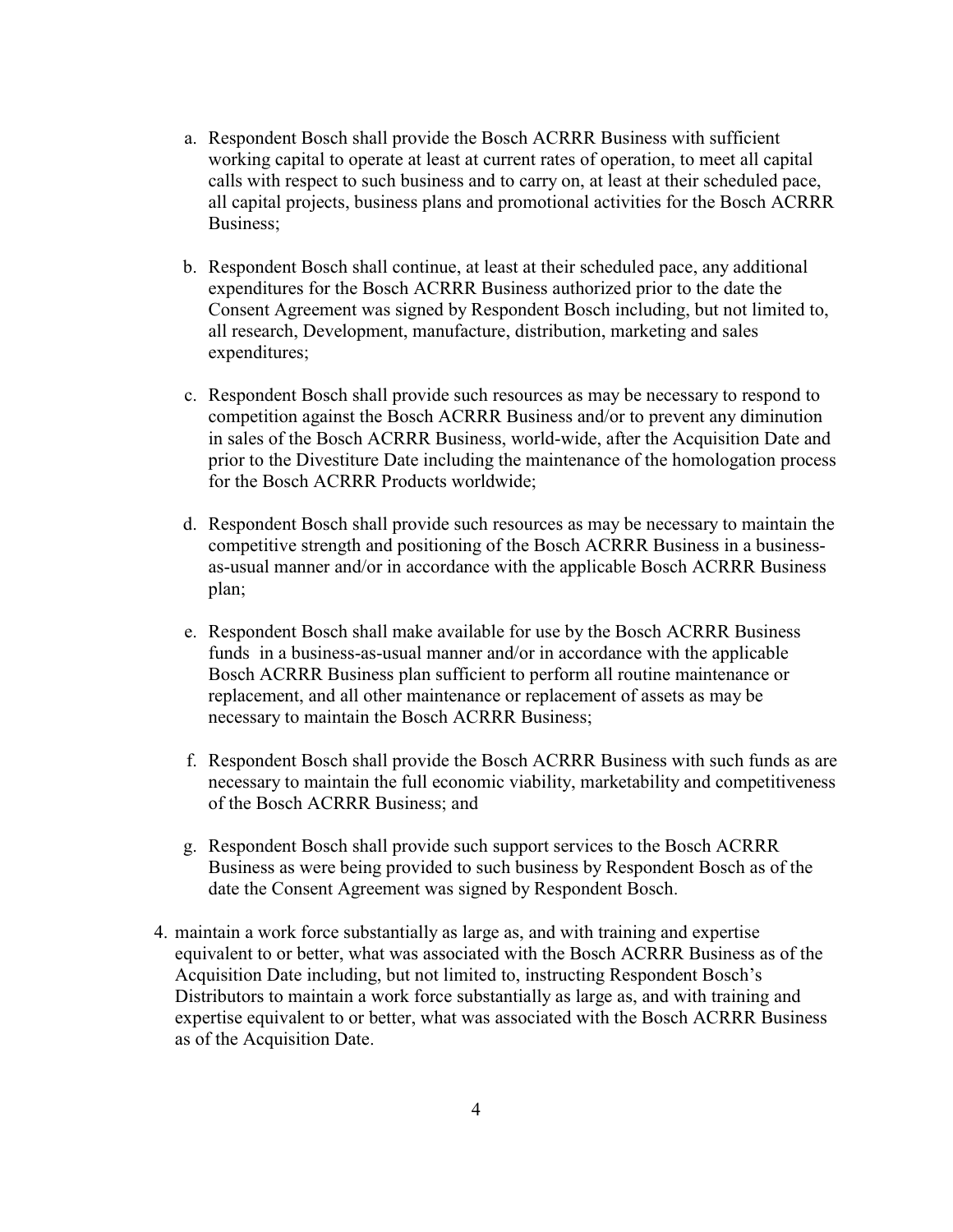- 5. develop, sell, participate in the homologation process, and manufacture the Bosch ACRRR Product consistent with past practices and/or as may be necessary to preserve the marketability, viability and competitiveness of the Bosch ACRRR Business pending divestiture.
- C. The purpose of this Paragraph III is to maintain the full economic viability, marketability and competitiveness of the Bosch ACRRR Business until the Divestiture Date, to minimize any risk of loss of competitive potential for the Bosch ACRRR Business, and to prevent the destruction, removal, wasting, deterioration, or impairment of the Bosch ACRRR Business, except for ordinary wear and tear.

## **IV. (Confidentiality)**

**IT IS FURTHER ORDERED** that, for a period of ten (10) years from the date this Asset Maintenance Order becomes final, or until the Decision and Order becomes final, which ever is earlier:

- A. Except in the course of performing its obligations under a Remedial Agreement, or as expressly allowed pursuant to the Orders, after the Divestiture Date:
	- 1. Respondent Bosch shall not seek, receive, obtain, use, share or otherwise have or grant access to, directly or indirectly, any Confidential Business Information from or with any Person. Among other things, Respondent Bosch shall not use such Confidential Business Information:
		- a. to assist or inform Respondent Bosch employees who Develop, manufacture, solicit for sale, sell, or service Respondent Bosch products that compete with the products divested, sold, or distributed pursuant to the Orders including, but not limited to, the employees of the ACRRR business owned and operated by SPX SS;
		- b. to interfere with any suppliers, distributors, resellers, or customers of the Acquirer;
		- c. to interfere with any contracts divested, assigned, or extended to the Acquirer pursuant to the Decision and Order; or
		- d. to interfere in any other way with the Acquirer pursuant to the Orders or with the Bosch ACRRR Business divested pursuant to the Decision and Order.
	- 2. Respondent Bosch shall not disclose or convey Confidential Business Information, directly or indirectly, to any person except the Acquirer or other persons specifically authorized by the Acquirer to receive such information;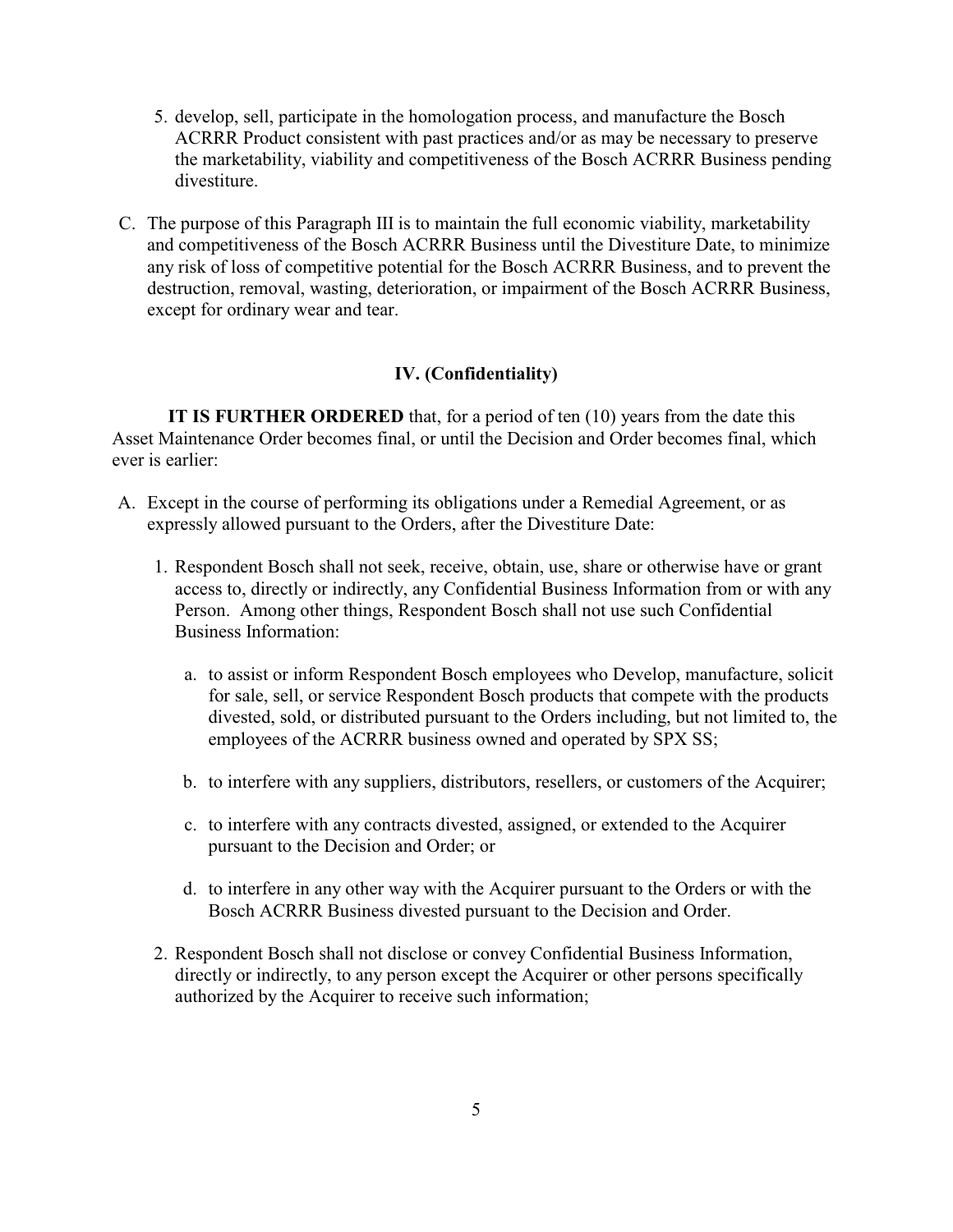- 3. Respondent Bosch shall not provide, disclose or otherwise make available, directly or indirectly, any Confidential Business Information to the employees associated with the SPX SS ACRRR Products; and
- 4. Respondent Bosch shall institute procedures and requirements to ensure that:
	- a. Respondent Bosch employees with access to Confidential Business Information do not provide, disclose or otherwise make available, directly or indirectly, any Confidential Business Information in contravention of the Orders; and
	- b. Respondent Bosch employees associated with the SPX SS ACRRR Products do not solicit, access or use any Confidential Business Information that they are prohibited under the Orders from receiving for any reason or purpose.
- B. The requirements of this Paragraph IV do not apply to Confidential Business Information that Respondent Bosch demonstrates to the satisfaction of the Commission, in the Commission's sole discretion:
	- 1. was or becomes generally available to the public other than as a result of a disclosure by Respondent Bosch;
	- 2. is necessary to be included in mandatory regulatory filings; *PROVIDED, HOWEVER,*  that Respondent Bosch shall make all reasonable efforts to maintain the confidentiality of such information in the regulatory filings;
	- 3. was available, or becomes available, to Respondent Bosch on a non-confidential basis, but only if, to the knowledge of Respondent Bosch, the source of such information is not in breach of a contractual, legal, fiduciary, or other obligation to maintain the confidentiality of the information;
	- 4. is information the disclosure of which is consented to by the Acquirer;
	- 5. is necessary to be exchanged in the course of consummating the Acquisition or the transactions under the Remedial Agreement;
	- 6. is disclosed in complying with the Orders;
	- 7. is information the disclosure of which is necessary to allow Respondent Bosch to comply with the requirements and obligations of the laws of the United States and other countries;
	- 8. is disclosed in defending legal claims, investigations or enforcement actions threatened or brought against Respondent Bosch or the Bosch ACRRR Business; or
	- 9. is disclosed in obtaining legal advice.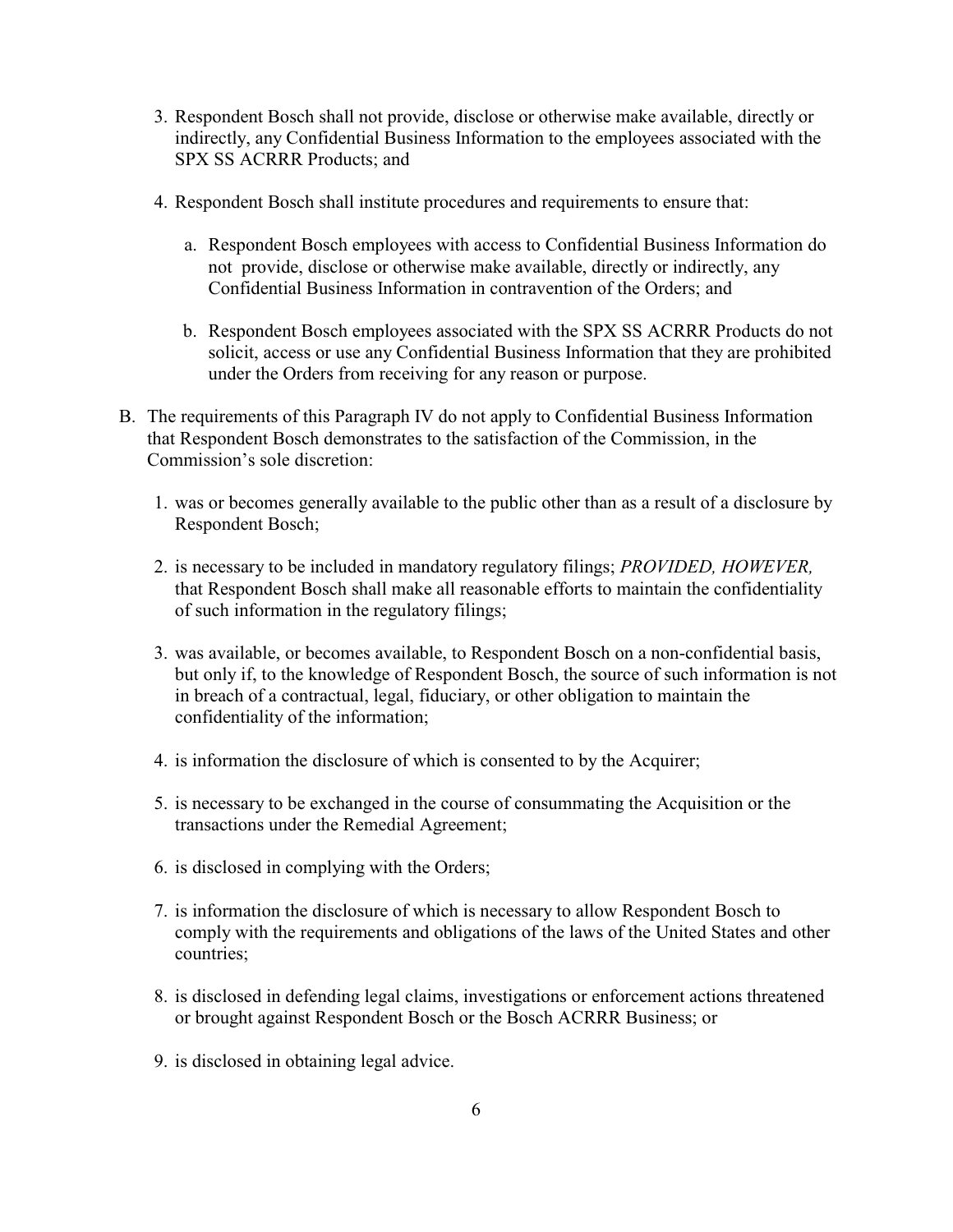C. The purpose of this Paragraph IV is to maintain the full economic viability, marketability and competitiveness of the Bosch ACRRR Business until the Divestiture Date, to minimize any risk of loss of competitive potential for the Bosch ACRRR Business, to minimize the risk of disclosure and unauthorized use of Confidential Business Information of the Bosch ACRRR Business, and to prevent the destruction, removal, wasting, deterioration, or impairment of the Bosch ACRRR Business, except for ordinary wear and tear.

## **V. (Monitor)**

#### **IT IS FURTHER ORDERED** that**:**

- A. Mr. Charles Johnson of BC Partners, LLC, shall serve as the Monitor pursuant to the agreement executed by the Monitor and Respondent Bosch and attached as Appendix A ("Monitor Agreement") and Confidential Appendix A-1 ("Monitor Compensation"). The Monitor is appointed to assure that Respondent Bosch expeditiously complies with all of its obligations and performs all of its responsibilities as required by the Orders.
- B. The Monitor Agreement shall require that, no later than one (1) day after the Acquisition Date, Respondent Bosch transfers to the Monitor all rights, powers, and authorities necessary to permit the Monitor to perform his duties and responsibilities, pursuant to the Orders, and consistent with the purposes of the Orders.
- C. No later than one (1) day after the Acquisition Date, Respondent Bosch shall, pursuant to the Monitor Agreement, transfer to the Monitor all rights, powers, and authorities necessary to permit the Monitor to perform his duties and responsibilities, pursuant to and consistent with, the purposes of the Orders.
- D. Respondent Bosch shall consent to the following terms and conditions regarding the powers, duties, authorities, and responsibilities of the Monitor:
	- 1. The Monitor shall have the power and authority to monitor Respondent Bosch's compliance with the terms of the Orders, and shall exercise such power and authority and carry out the duties and responsibilities of the Monitor in a manner consistent with the purposes of the Orders and in consultation with the Commission including, but not limited to:
		- a. Assuring that Respondent Bosch expeditiously complies with all of its obligations and performs all of its responsibilities as required by the Orders; and
		- b. Monitoring any agreements between Respondent Bosch and the Acquirer.
	- 2. The Monitor shall act in a fiduciary capacity for the benefit of the Commission.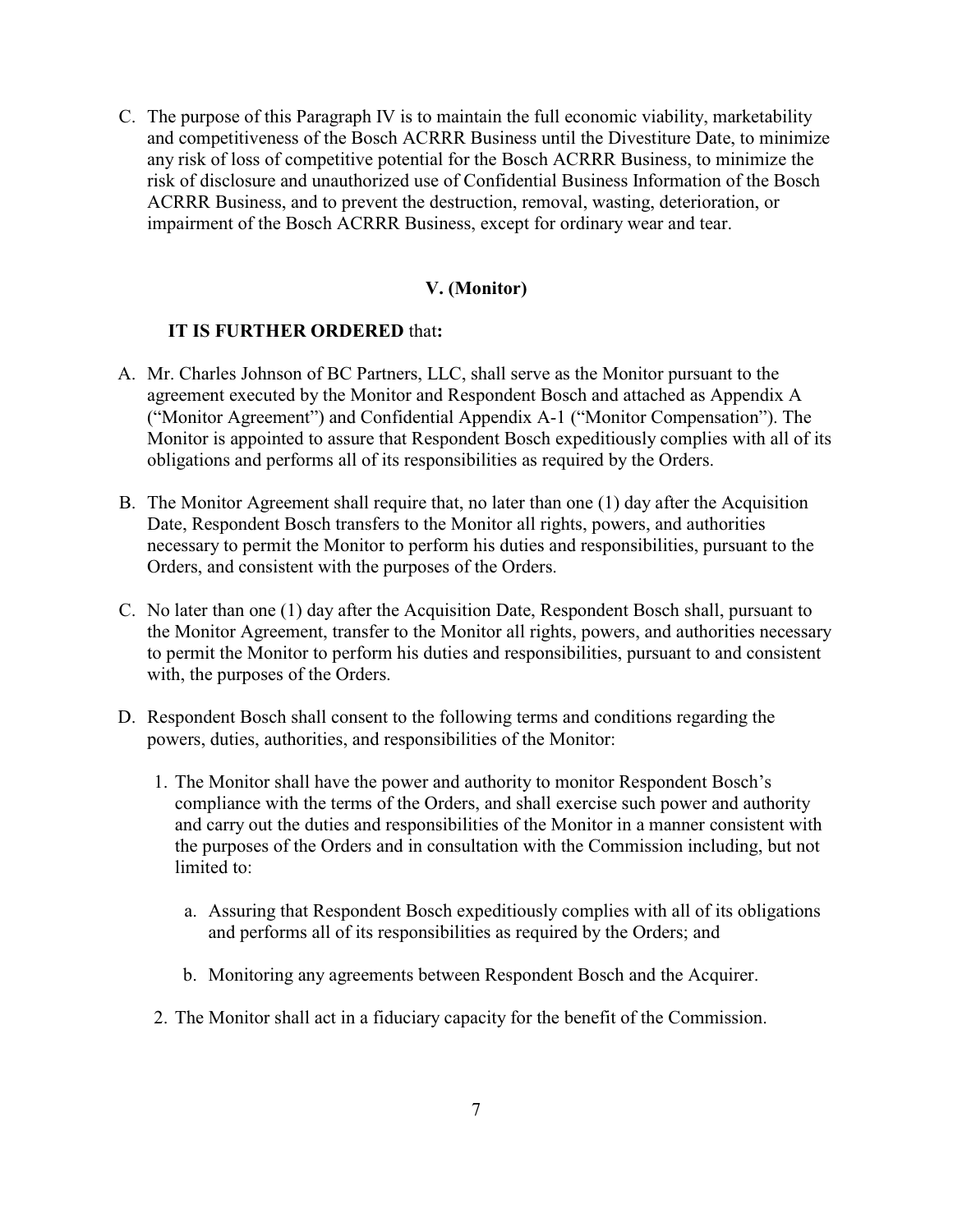- 3. Subject to any demonstrated legally recognized privilege, the Monitor shall have full and complete access to Respondent Bosch's personnel, books, documents, records kept in the normal course of business, facilities and technical information, and such other relevant information as the Monitor may reasonably request, Related to Respondent Bosch's compliance with its obligations under the Orders. Respondent Bosch shall cooperate with any reasonable request of the Monitor and shall take no action to interfere with or impede the Monitor's ability to monitor Respondent Bosch's compliance with the Orders.
- 4. The Monitor shall serve, without bond or other security, at the expense of Respondent Bosch on such reasonable and customary terms and conditions as the Commission may set. The Monitor shall have authority to employ, at the expense of Respondent Bosch, such consultants, accountants, attorneys and other representatives and assistants as are reasonably necessary to carry out the Monitor's duties and responsibilities. The Monitor shall account for all expenses incurred, including fees for services rendered, subject to the approval of the Commission.
- 5. Respondent Bosch shall indemnify the Monitor and hold the Monitor harmless against any losses, claims, damages, liabilities, or expenses arising out of, or in connection with, the performance of the Monitor's duties, including all reasonable fees of counsel and other reasonable expenses incurred in connection with the preparations for, or defense of, any claim, whether or not resulting in any liability, except to the extent that such losses, claims, damages, liabilities, or expenses result from gross negligence, malfeasance, willful or wanton acts, or bad faith by the Monitor.
- 6. The Monitor Agreement shall provide that within one (1) month from the date the Monitor is appointed pursuant to this paragraph, and every sixty (60) days thereafter, the Monitor shall report in writing to the Commission concerning performance by Respondent Bosch of its obligations under the Orders.
- 7. Respondent Bosch may require the Monitor and each of the Monitor's consultants, accountants, attorneys, and other representatives and assistants to sign a customary confidentiality agreement; *PROVIDED, HOWEVER*, such agreement shall not restrict the Monitor from providing any information to the Commission.
- E. The Commission may, among other things, require the Monitor and each of the Monitor's consultants, accountants, attorneys, and other representatives and assistants to sign an appropriate confidentiality agreement relating to Commission materials and information received in connection with the performance of the Monitor's duties.
- F. If the Commission determines that the Monitor has ceased to act or failed to act diligently, the Commission may appoint a substitute Monitor: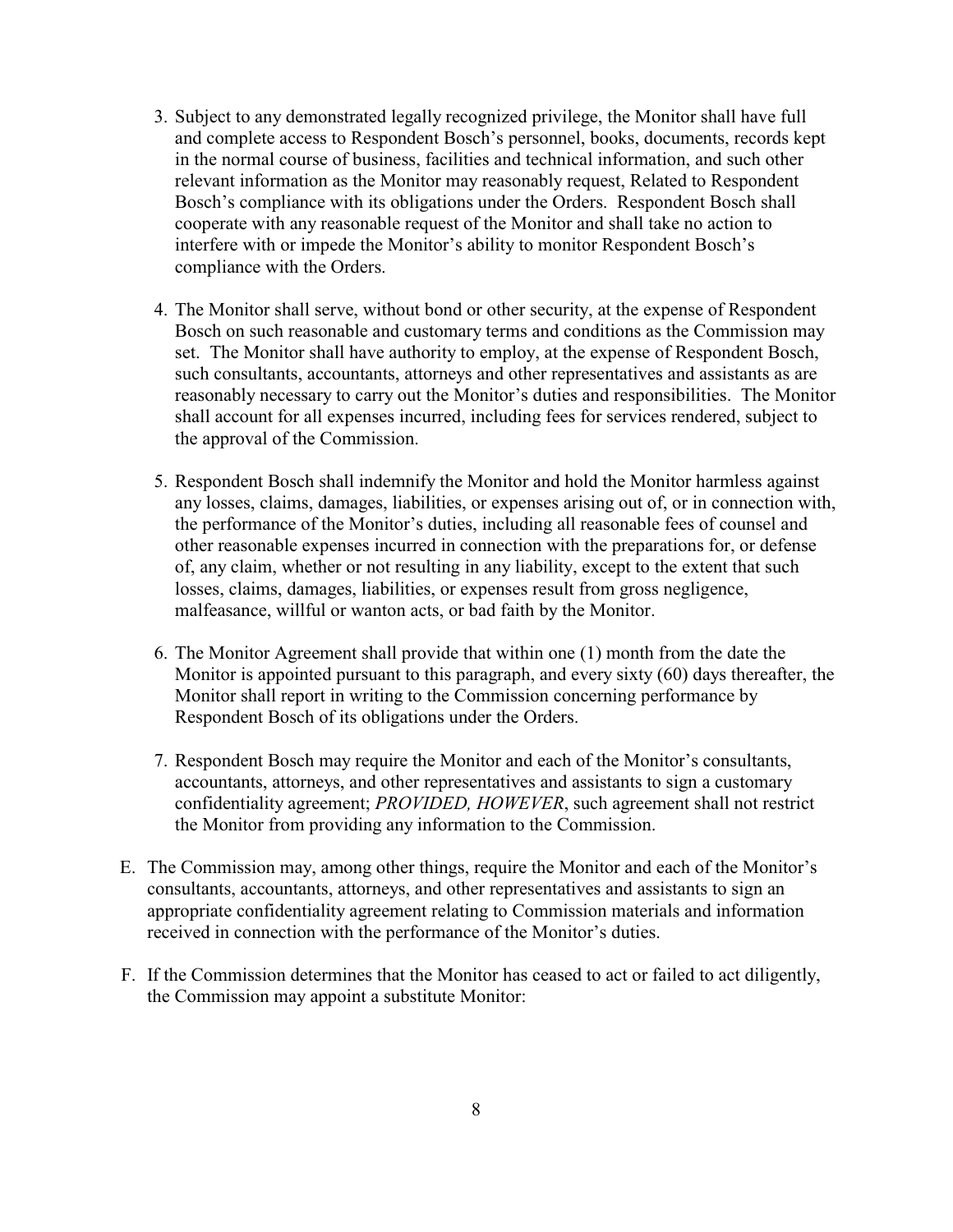- 1. The Commission shall select the substitute Monitor, subject to the consent of Respondent Bosch, which consent shall not be unreasonably withheld. If Respondent Bosch has not opposed, in writing, including the reasons for opposing, the selection of a proposed Monitor within ten (10) days after notice by the staff of the Commission to Respondent Bosch of the identity of any proposed Monitor, Respondent Bosch shall be deemed to have consented to the selection of the proposed Monitor.
- 2. Not later than ten (10) days after appointment of the substitute Monitor, Respondent Bosch shall execute an agreement that, subject to the prior approval of the Commission, confers on the Monitor all the rights and powers necessary to permit the Monitor to monitor Respondent Bosch's compliance with the relevant terms of the Orders in a manner consistent with the purposes of the Orders.
- G. The Commission may on its own initiative, or at the request of the Monitor, issue such additional orders or directions as may be necessary or appropriate to assure compliance with the requirements of the Orders.
- H. A Monitor appointed pursuant to this Asset Maintenance Order may be the same person appointed as the Divestiture Trustee pursuant to the relevant provisions of the Decision and Order.

# **VI. (Employees)**

# **IT IS FURTHER ORDERED** that:

- A. Beginning no later than the time Respondent Bosch signs the Consent Agreement in this matter until ninety (90) days after the Divestiture Date:
	- 1. Respondent Bosch shall provide the applicable Designated Employees with reasonable financial incentives to continue in their positions for such period. Such incentives shall include a continuation of all employee benefits offered by Respondent Bosch until the Designated Employee has been hired, the Acquirer has decided not to hire such Designated Employee, or the Designated Employee has declined, in writing, the Acquirer's offer, including regularly scheduled raises, bonuses, vesting of pension benefits (as permitted by law), and additional incentives as may be necessary to transition the Bosch ACRRR Business to the Acquirer;
	- 2. Respondent Bosch shall not interfere with the interviewing, hiring, or employing of the Designated Employees by the Acquirer as described in the Orders, and shall remove any impediments within the control of Respondent Bosch that may deter, or otherwise prevent or discourage the Designated Employees from accepting employment with the Acquirer including, but not limited to, any noncompete provisions of employment or other contracts with Respondent Bosch that would affect the ability or incentive of those individuals to be employed by the Acquirer. In addition, Respondent Bosch shall not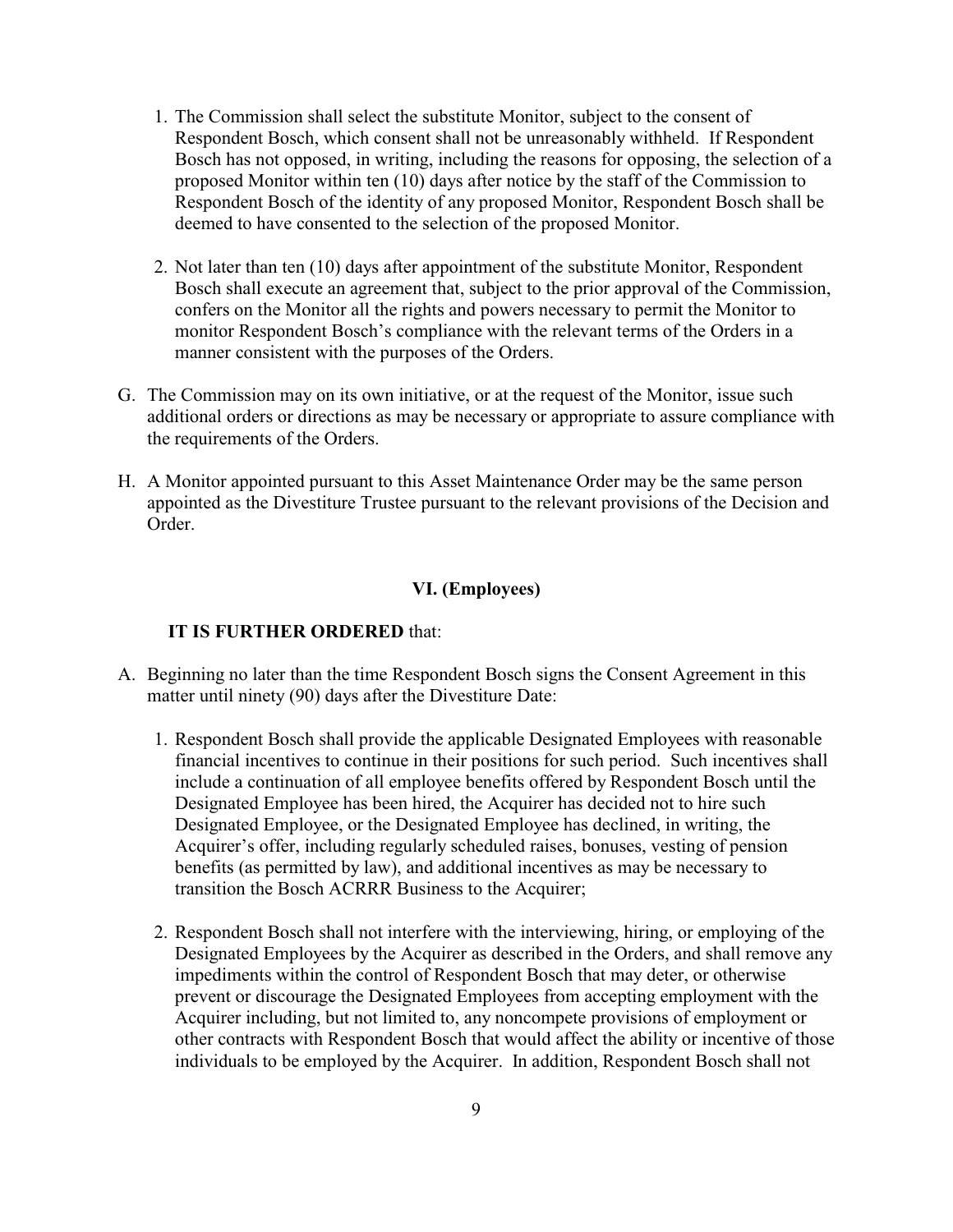make any counteroffer to a Designated Employee who receives a written offer of employment from the Acquirer, unless and until the Designated Employee has declined, in writing, the Acquirer's offer.

- 3. Respondent Bosch shall, in a manner consistent with local labor laws:
	- a. facilitate employment interviews between each Designated Employee and the Acquirer including providing the names and contact information for such employees and allowing such employees reasonable opportunity to interview with the Acquirer and shall not discourage such employee from participating in such interviews;
	- b. not interfere in employment negotiations between each Designated Employee and the Acquirer;
	- c. and with respect to each Designated Employee who receives an offer of employment from the Acquirer:
		- (1) not prevent, prohibit, or restrict, or threaten to prevent, prohibit, or restrict the Designated Employee from being employed by the Acquirer, and shall not offer any incentive to the Designated Employee to decline employment with the Acquirer including, but not limited to, the Acquirer offering to hire the Designated Employee;
		- (2) cooperate with the Acquirer in effecting transfer of the Designated Employee to the employ of the Acquirer, if the Designated Employee accepts an offer of employment from the Acquirer;
		- (3) eliminate any confidentiality restrictions that would prevent the Designated Employee who accepts employment with the Acquirer from using or transferring to the Acquirer any information relating to the manufacture and sale of the Bosch ACRRR Product; and
		- (4) unless alternative arrangements are agreed upon with the Acquirer, retain the obligation to pay the benefits of any Designated Employee who accepts employment with the Acquirer including, but not limited to, all accrued bonuses, vested pensions, and other accrued benefits.

*PROVIDED, HOWEVER,* that subject to the conditions of continued employment prescribed in the Orders, this Paragraph VI.A. shall not prohibit Respondent Bosch from continuing to employ any Designated Employee under the terms of such employee's employment as in effect prior to the date of the written offer of employment from the Acquirer to such employee.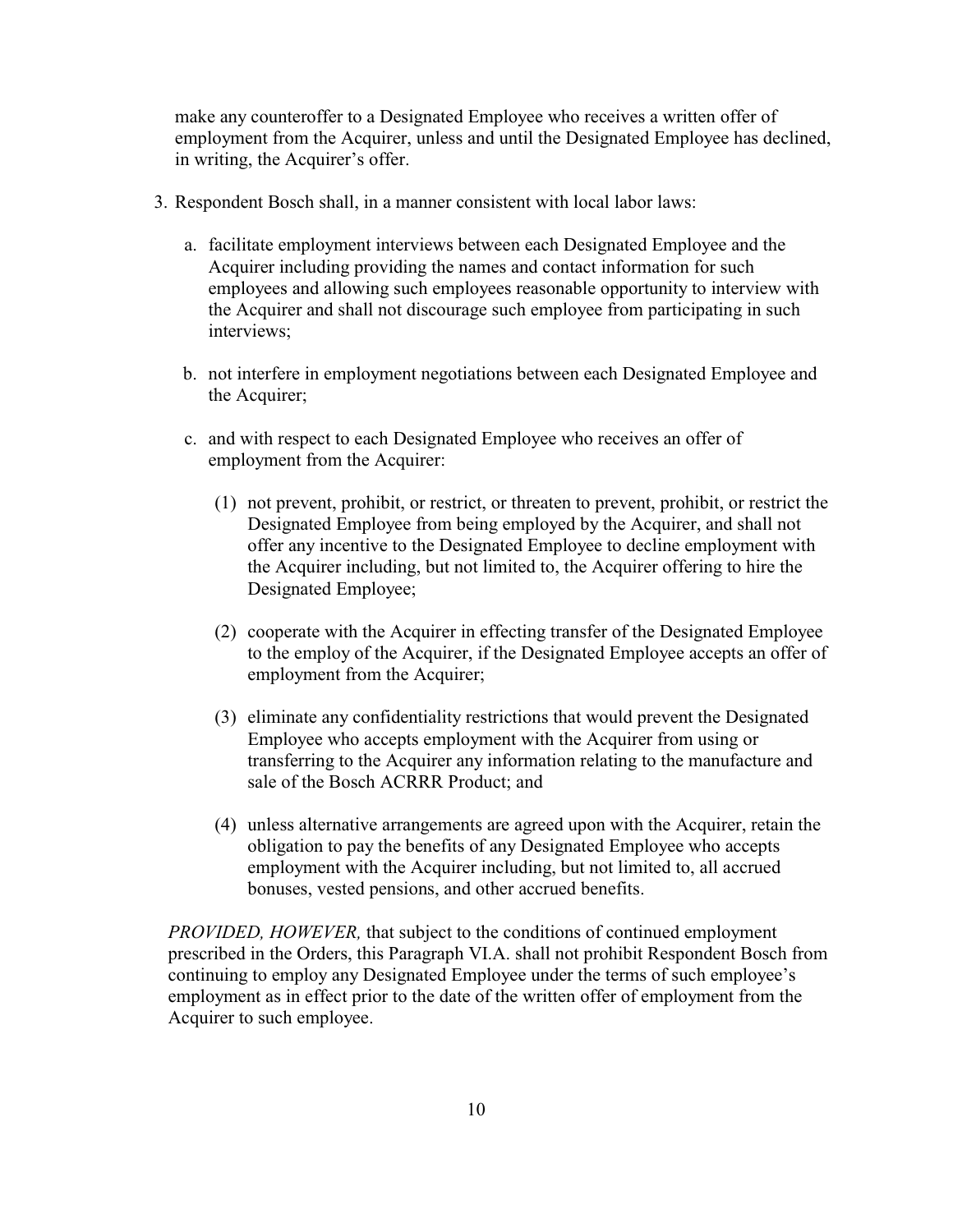B. Respondent Bosch shall not, for a period of two (2) years following the Divestiture Date, directly or indirectly, solicit, induce, or attempt to solicit or induce any Acquirer employee, who is employed by the Acquirer to terminate his or her employment relationship with the Acquirer.

*PROVIDED, HOWEVER,* Respondent Bosch may place general advertisements for or conduct general searches for employees including, but not limited to, in newspapers, trade publications, websites, or other media not targeted specifically at the Acquirer's employees;

*PROVIDED FURTHER, HOWEVER,* Respondent Bosch may hire Designated Employees who apply for employment with Respondent Bosch as long as such employees were not solicited by Respondent Bosch in violation of this Paragraph.

# **VII. (Compliance Reports)**

**IT IS FURTHER ORDERED** that within thirty (30) days after the date this Asset Maintenance Order becomes final, and every sixty (60) days thereafter until the Asset Maintenance Order terminates, Respondent Bosch shall submit to the Commission a verified written report setting forth in detail the manner and form in which it intends to comply, is complying, and has complied with this Asset Maintenance Order and the related Decision and Order; *PROVIDED, HOWEVER*, that, after the Decision and Order in this matter becomes final, the reports due under this Asset Maintenance Order shall be consolidated with, and submitted to the Commission at the same time as, the reports required to be submitted by Respondent Bosch pursuant to the Decision and Order.

#### **VIII. (Reorganization)**

**IT IS FURTHER ORDERED** that Respondent Bosch shall notify the Commission at least thirty (30) days prior to any proposed:

- A. dissolution of such Respondent;
- B. acquisition, merger or consolidation of Respondent; or
- C. any other change in the Respondent including, but not limited to, assignment and the creation or dissolution of subsidiaries, if such change might affect compliance obligations arising out of the Orders.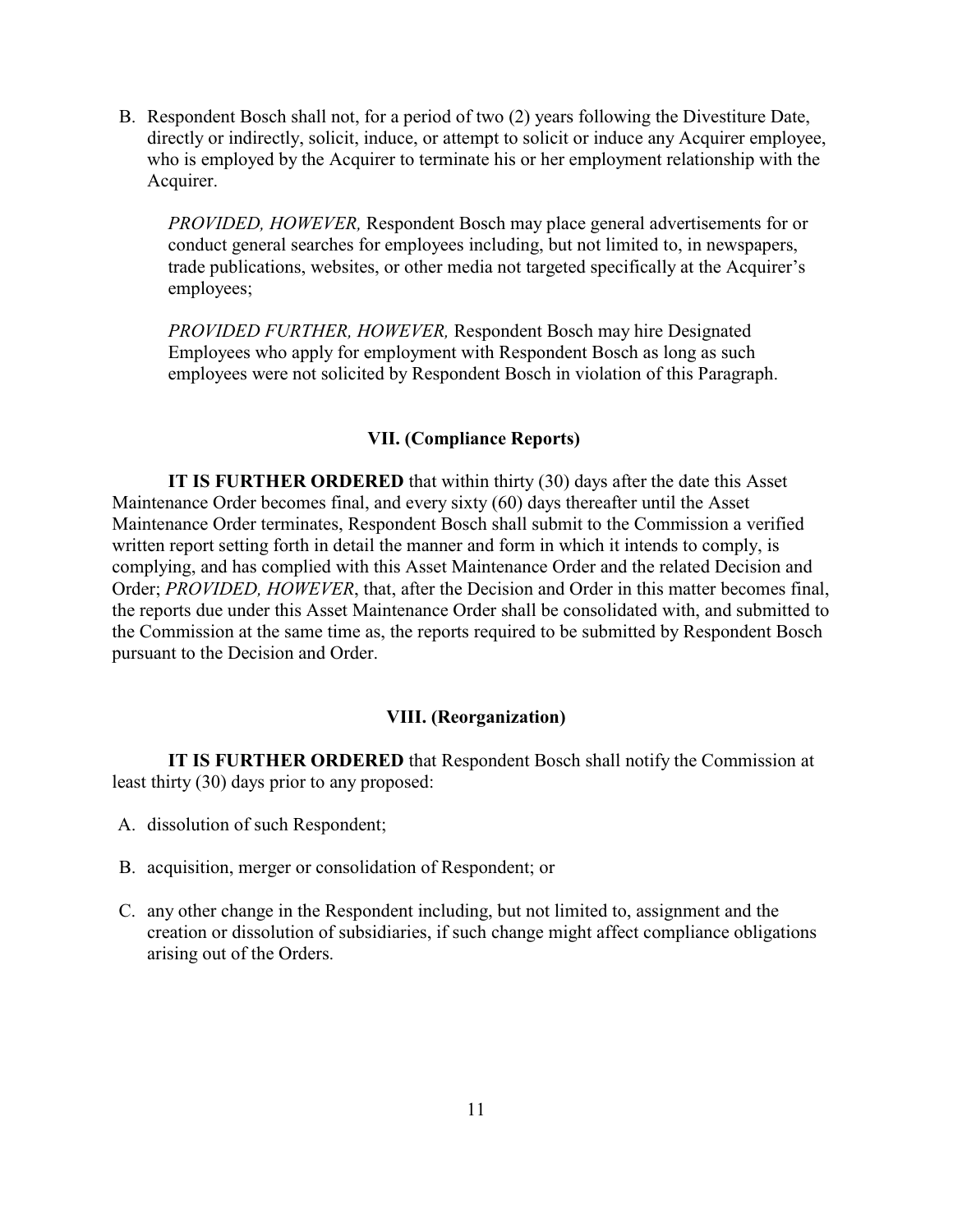# **IX. (Access)**

**IT IS FURTHER ORDERED** that, for purposes of determining or securing compliance with the Orders, and subject to any legally recognized privilege, and upon written request and upon five (5) days notice to Respondent Bosch, Respondent Bosch shall, without restraint or interference, permit any duly authorized representative(s) of the Commission:

- A. access, during business office hours of Respondent Bosch and in the presence of counsel, to all facilities and access to inspect and copy all books, ledgers, accounts, correspondence, memoranda and all other records and documents in the possession or under the control of Respondent Bosch Relating To compliance with the Orders, which copying services shall be provided by Respondent Bosch at its expense; and
- B. to interview officers, directors, or employees of Respondent Bosch, who may have counsel present, regarding such matters.

# **X. (Termination)**

**IT IS FURTHER ORDERED** that this Asset Maintenance Order shall terminate on the earlier of:

- A. Three (3) days after the Commission withdraws its acceptance of the Consent Agreement pursuant to the provisions of Commission Rule 2.34, 16 C.F.R. § 2.34; or
- B. The later of:
	- 1. the day after the divestitures pursuant to Paragraph II of the Decision and Order are accomplished, or
	- 2. three (3) days after the related Decision and Order becomes final.

By the Commission, Commissioner Rosch and Commissioner Ohlhausen dissenting.

Donald S. Clark Secretary

SEAL ISSUED: November 21, 2012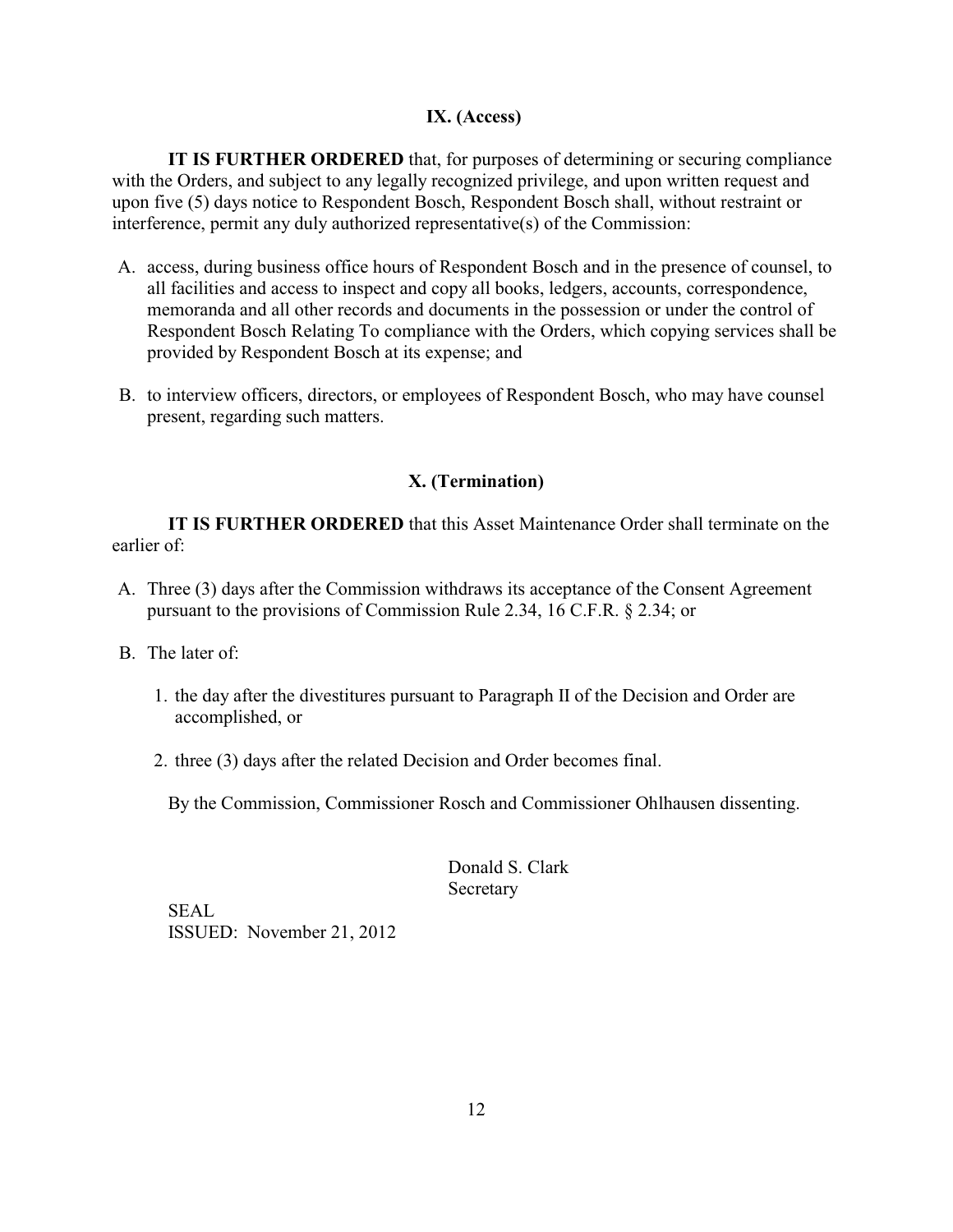# **APPENDIX A**

# **MONITOR AGREEMENT**